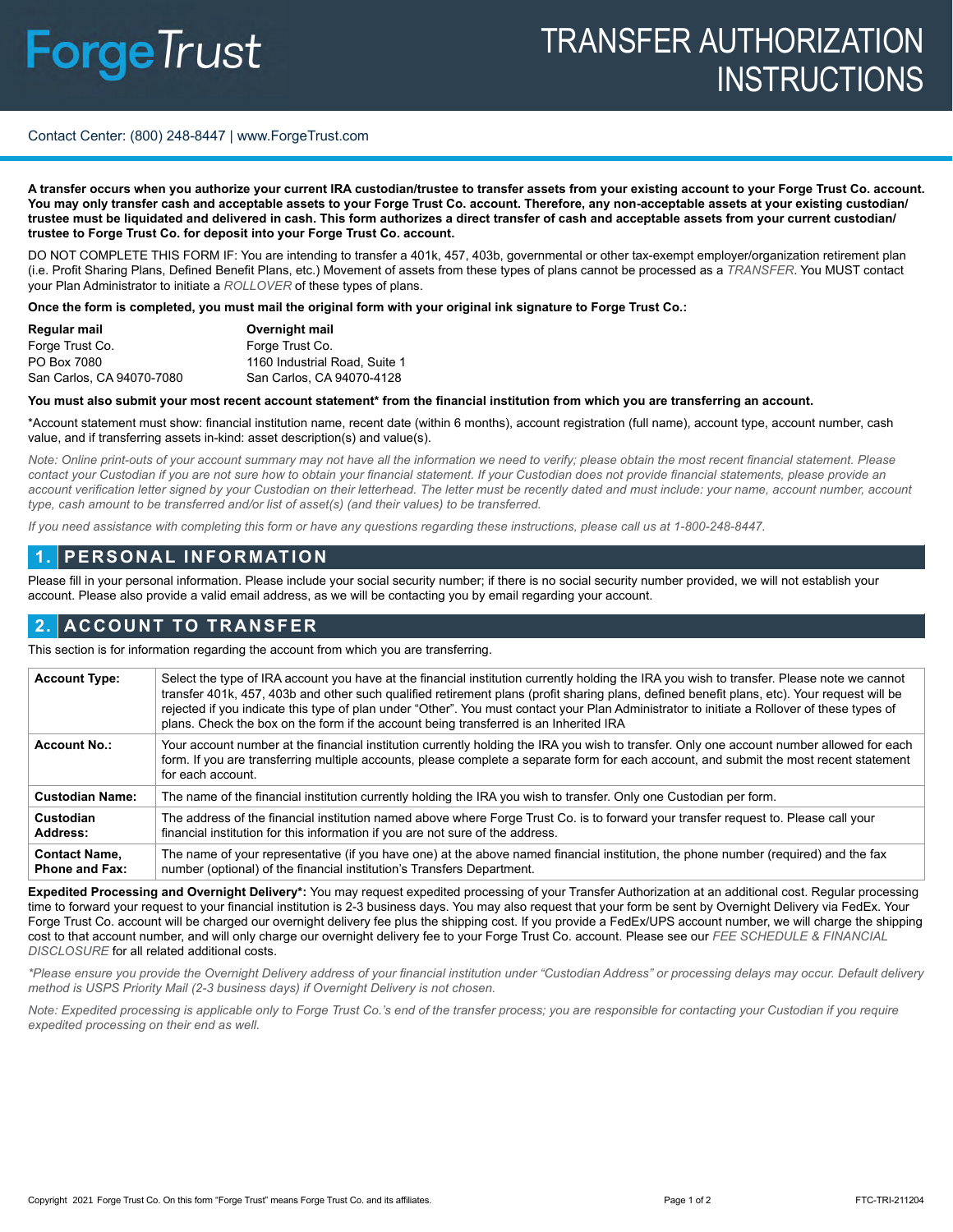# **3. CASH / ASSETS TO TRANSFER**

If you are a first-time investor with Forge Trust Co., it is recommended that you transfer at least \$600 more than your intended investment amount so there are sufficient funds to cover the amount of your investment, any fees due, the investment transaction fees and the \$500 minimum balance requirement. Your investment request will not go out if you have insufficient funds in your account to cover fees and our minimum balance requirement.

#### To transfer cash:

You MUST provide your financial institution with **liquidation instructions** prior to submitting this request to Forge Trust Co. or delays will occur. All assets must be in a cash position ready to transfer. If you wish to transfer cash, select one of the following options:

- Transfer ALL available cash Choose this option to transfer all available cash from your account. Indicate whether the cash transfer is a"full" or "partial" transfer. Also indicate if the account should or should not be closed after your financial institution completes the transfer.
- Transfer EXACTLY Choose this option to transfer an exact amount. Remember to transfer enough for our fees and our minimum cash balance.

#### To transfer assets in-kind:

IMPORTANT: Do not select either of the following two options if you only intend to transfer cash

- Transfer ALL assets in-kind (including cash)
- Transfer ONLY the following assets in-kind

If you choose either of these options, you understand that an "in-kind" transfer is one in which we will transfer your asset(s) "as-is" without the need for you to liquidate and re-purchase the asset(s). A re-registration fee will apply per asset transferred in-kind. Please see our *FEE SCHEDULE & FINANCIAL DISCLOSURE*. Please provide on a separate page the most current contact information of your asset sponsor(s) (company name, address, contact name, phone number, fax number & email address), so we may contact them on your behalf for the re-registration of your asset(s).

Please submit an "Incoming Asset Questionnaire" form for each asset that you will transfer in-kind. Please answer each question as it relates to your PERSONAL interest in the investment. Please DO NOT submit the 'Incoming Asset Questionnaire' form for the following asset types: Certificate of Deposit (CD), IRA LLC where you have 'check book control', Precious Metals, Publicly-Traded Securities and Real Estate (direct ownership in property).

#### Transferring real estate and assets secured by real estate:

If you are transferring these assets you may be required to draft a deed transferring or assigning title of the property to "Forge Trust Co. CFBO <Client Name>". Please contact your financial institution if they will require you to provide them with such a deed. If so, please have a deed prepared to send with your Transfer Authorization form. You may contact an attorney or real estate professional to assist you with drafting a deed. If your financial institution does not require you to send a prepared deed with your Transfer Authorization, Forge Trust Co. will be contacting you to have the deed prepared at a later date.

Please note that the deed will have to be signed by an authorized signer at the financial institution currently holding title to the property in order to release it to Forge Trust Co. The deed will have to be recorded at the appropriate county, and you must provide Forge Trust Co. with the recorded deed as evidence of the transfer of title.

# **4. DELIVERY INSTRUCTIONS FOR CUSTODIAN (If you do not choose an option, your financial institution will choose for you.)**

| Mail: | Select this option if you would like your financial institution to send Forge Trust Co. a check* and/or in-kind transfer documents by mail.                                                                                                                                              |
|-------|------------------------------------------------------------------------------------------------------------------------------------------------------------------------------------------------------------------------------------------------------------------------------------------|
| Wire: | Select this option if you would like your financial institution to wire to Forge Trust Co. your funds. Please be advised that we charge an<br>incoming wire fee per wire. Please see our FEE SCHEDULE & FINANCIAL DISCLOSURE. We do not accept cash transfers by ACH/<br>Direct Deposit. |
| DTC:  | Select this option if you would like your publicly-traded securities (stocks, bonds, acceptable mutual funds, etc) to be transferred<br>electronically DTC. We do not accept cash transfers by DTC.                                                                                      |

\*Forge Trust Co. has a check hold policy. Checks received from your financial institution will be posted to your account one business day after it is received, however the funds will be held for a maximum of 3 business days prior to becoming available. Please note that this hold period is subject to change without notice. If you are having funds wired, this policy does not apply; your funds will be available the day they post to your account.

## **5. PARTICIPANT AUTHORIZATION**

Please sign the line indicating "Participant Signature", and fill in the date you signed it.

# **6. FORGE TRUST CO.'S LETTER OF ACCEPTANCE**

This section is for Forge Trust Co. to complete. Do not complete this section.

#### Have you attached an account statement?

*Failure to submit a statement with your transfer authorization form will result in delays with processing your request.*

#### **Please attach your most recent account statement\* (all pages) from the financial institution from which you are transferring.**

\***Account statement must show:** financial institution name, recent date (within 6 months), account registration (full name), account type, account number, cash value, and if transferring assets in-kind: asset description(s) and value(s).

*Note: Online print-outs of your account summary may not have all the information we need to verify; please obtain the most recent financial statement. Please*  contact your Custodian if you are not sure how to obtain your financial statement. If your Custodian does not provide financial statements, please provide an account verification letter signed by your Custodian on their letterhead. The letter must be recently dated and must include: your name, account number, account *type, cash amount to be transferred and/or list of asset(s) (and their values) to be transferred.*

We appreciate your diligence in ensuring we are able to provide you with the best service possible by providing us with your full account statement!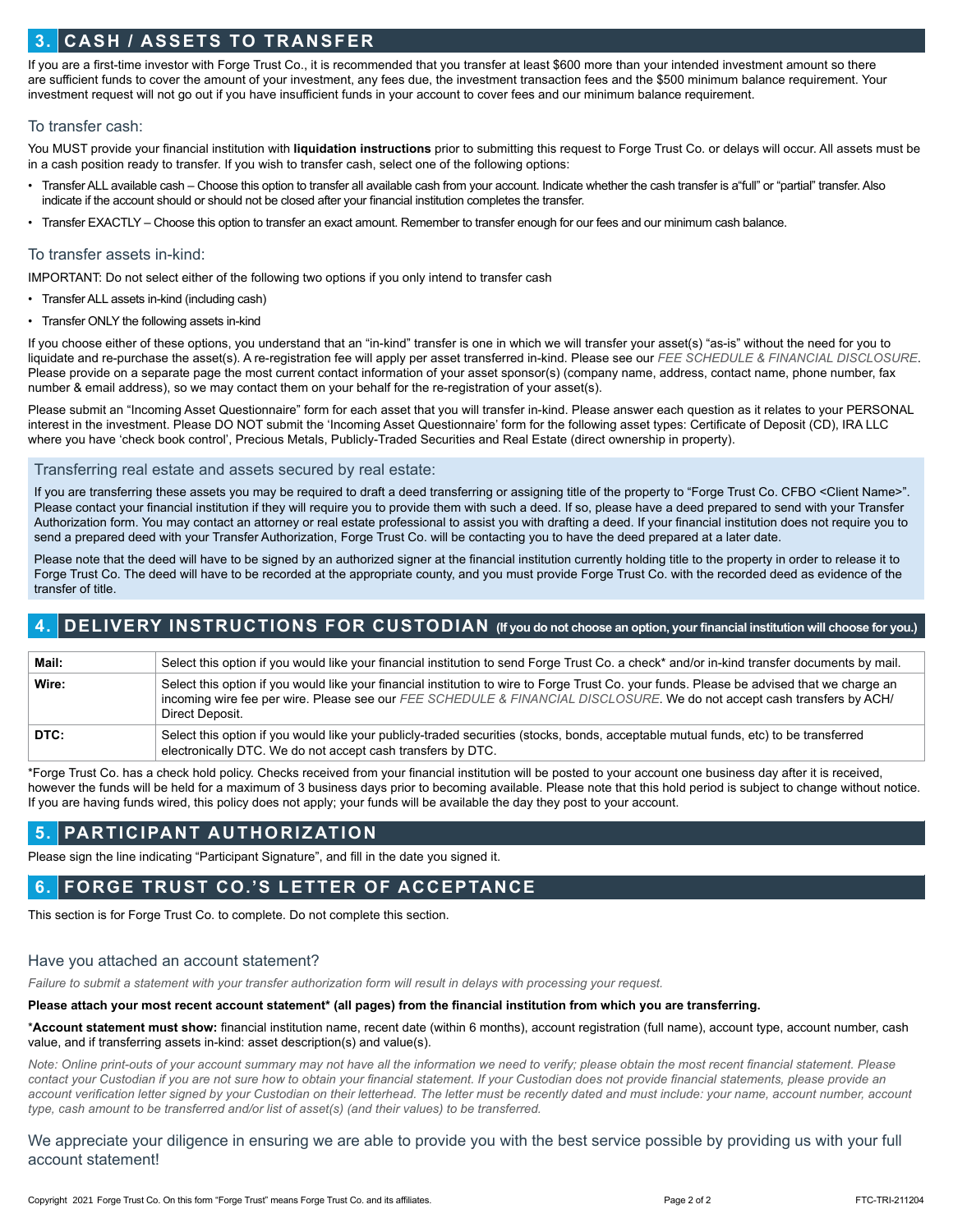# **ForgeTrust**

# TRANSFER AUTHORIZATION

#### Contact Center: (800) 248-8447 | www.ForgeTrust.com



**IMPORTANT: Please read the preceding instruction sheet thoroughly prior to completing this form. If this form is completed incorrectly, delays in funding your account will occur.**

**DO NOT complete this form if: You are intending to rollover a 401k, 457, 403b, governmental or other tax-exempt employer/organization retirement plan (i.e. Profit Sharing Plans, Defined Benefit Plans, etc.) Movement of assets from these types of plans cannot be processed as a TRANSFER. You MUST contact your Plan Administrator to initiate a ROLLOVER of these types of plans.**

## **1. PERSONAL INFORMATION (\*required field)**

| Should Forge Trust Co. need<br>to contact you in regards to | First Name*           | Middle Name                      | Last Name*                  |  |
|-------------------------------------------------------------|-----------------------|----------------------------------|-----------------------------|--|
| this request, your preferred<br>method of contact is:       | <b>Account Number</b> | Social Security Number*          | Date of Birth* (MM/DD/YYYY) |  |
| Email                                                       |                       |                                  |                             |  |
|                                                             | Phone* XXX-XXX-XXXX   | Email (Your personal email only) |                             |  |
| <b>Primary Phone</b>                                        |                       |                                  |                             |  |

# **2. ACCOUNT TO TRANSFER**

| Read the instruction sheet      |
|---------------------------------|
| prior to checking these boxes.  |
| In checking either of these     |
| boxes, you acknowledge          |
| and accept the terms and fees   |
| associated with these services. |

Check this box if you would like your request EXPEDITED

Check this box if you would like Forge Trust Co. to forward this request to your Custodian by OVERNIGHT DELIVERY\*\*

#### \*\*Charge cost to FedEx

#### Account #:

*If no account # is provided, it will be charged to your IRA Account.*

# Account Type (select one below):

Check this box if this is an inherited account

You MUST submit a copy of your most recent statement from the Custodian you list below. We will NOT process your request without it.

| Traditional IRA | Roth IRA                                                 | SEP IRA |
|-----------------|----------------------------------------------------------|---------|
| SIMPLE IRA      | ) Coverdell Education Savings Account $\bigcirc$ Other*: |         |

*\* You may not TRANSFER a 401k, 457, 403b, profit sharing plan, defined benefit plan, Keogh, or other similar qualified retirement plan. Please read the Instruction Sheet for more information or call (800) 248-8447 for assistance.*

| State/Province | Zip/Postal Code                              |
|----------------|----------------------------------------------|
|                | Contact Fax (optional)                       |
|                | Custodian Name<br>Contact Phone XXX-XXX-XXXX |

# **3. CASH / ASSETS TO TRANSFER**

IF TRANSFERRING ASSETS IN-KIND

Please provide on a separate page the most current contact information of your investment sponsors (company name, address, contact name, phone number, fax number & email address). We cannot complete your request without this.

| ** If you are transferring Real Estate or |
|-------------------------------------------|
| assets secured by Real Estate, please     |
| read the Instruction Sheet for more       |
| information. Fee may apply.               |

*If you are transferring CASH, you MUST provide your financial institution with appropriate LIQUIDATION INSTRUCTIONS prior to submitting this form to Forge Trust Co. unless your custodian will liquidate upon receipt of our request.*

| Transfer ALL available cash*                                                                     | SELECT ONE: This is a<br>$\left( \Gamma \right)$ $\left( \Gamma \right)$ $\left( \Gamma \right)$ $\left( \Gamma \right)$ $\left( \Gamma \right)$ $\left( \Gamma \right)$ $\left( \Gamma \right)$ $\left( \Gamma \right)$<br>Partial Transfer (This account will remain open) |                                                                                               |  |
|--------------------------------------------------------------------------------------------------|------------------------------------------------------------------------------------------------------------------------------------------------------------------------------------------------------------------------------------------------------------------------------|-----------------------------------------------------------------------------------------------|--|
| Transfer EXACTLY*: \$                                                                            | *By selecting this option, I confirm that I have provided my<br>financial institution with liquidation instructions prior to<br>submitting this form to Forge Trust Co.                                                                                                      |                                                                                               |  |
| If transferring assets in-kind, please complete one Incoming Asset Questionnaire for each asset. |                                                                                                                                                                                                                                                                              |                                                                                               |  |
| Transfer ALL assets in-kind** (including cash)<br><b>OR</b>                                      |                                                                                                                                                                                                                                                                              | Transfer ONLY the following assets in-kind**<br>(please attach a separate page if necessary): |  |

| Asset Name | No. of Shares | Value (in \$ amount) |
|------------|---------------|----------------------|
|            |               |                      |
|            |               |                      |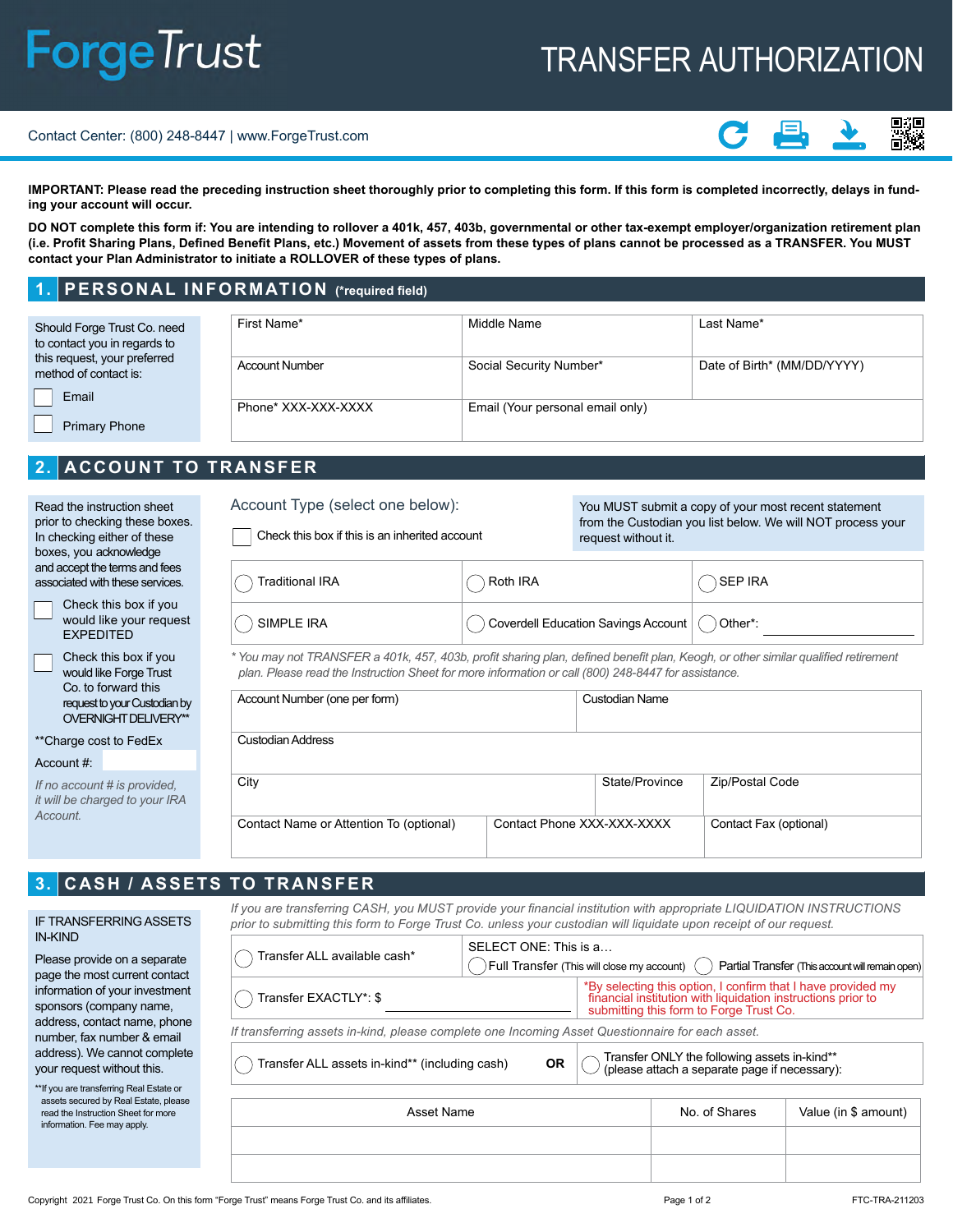# **4. DELIVERY INSTRUCTIONS FOR CUSTODIAN**

Please choose from the options below on how you would like your Custodian to deliver your cash/assets to Forge Trust Co. If no option is selected, your Custodian will choose for you.

| Mail (For checks & in-kind documents)                                                                                 | Send checks and "in-kind" transfer documents (if<br>applicable) to:<br>Forge Trust Co.<br>PO Box 7080<br>San Carlos, CA 94070-7080<br>Make checks payable to "Forge Trust Co., FBO<br><client name=""> <forge account="" co.="" number="" trust="">"</forge></client>                   | For overnight deliveries:<br>Forge Trust Co.<br>1160 Industrial Road, Suite 1<br>San Carlos CA 94070-4128 |
|-----------------------------------------------------------------------------------------------------------------------|-----------------------------------------------------------------------------------------------------------------------------------------------------------------------------------------------------------------------------------------------------------------------------------------|-----------------------------------------------------------------------------------------------------------|
| <b>Wire</b> (Incoming Wire Fee applies)<br>Do not send cash via ACH                                                   | Institution Name: Silicon Valley Bank<br>Beneficiary Acct Name: Forge Trust Co.<br>Routing Transit No. (ABA): 121140399<br>Beneficiary Acct No.: 3303444286<br>For Further Credit: "FBO <participant name=""> &amp; <forge account="" co.="" number="" trust="">"</forge></participant> |                                                                                                           |
| <b>DTC</b> (For publicly traded assets only such<br>as stocks, bonds, mutual funds, etc.)<br>Do not send cash via DTC | Name of Brokerage Firm: Morgan Stanley<br>Brokerage firm DTC #: 0015<br>Account Number: 662-064002-866<br>Account Title: Forge Trust Co. IRA C/F Forge Trust Co.                                                                                                                        |                                                                                                           |

# **5. PARTICIPANT AUTHORIZATION**

By signing below, you acknowledge that the appointment of Forge Trust Co. as custodian will become effective upon receipt of the assets from the prior custodian/ trustee. You further acknowledge that Forge Trust Co. assumes no liability for the action or inaction of the prior custodian/trustee as to the proper and timely transfer of funds.

- Direct Forge Trust Co. and the delivering firm to act on all instructions given on this form, including transferring assets to Forge Trust Co.
- Authorize the delivering firm to sell any non-transferable money fund shares, and any shares of other mutual funds that you have requested be sold, and transfer the proceeds as cash.
- Accept that Forge Trust Co. is not responsible for changes in the value of assets that may occur during the transfer process.
- Affirm that you are aware of any tax or financial implications that may arise in connection with this transfer or with the sale or liquidation of any assets prior to transfer, including penalties, fees, financial losses, or losses of product features or benefits.
- Authorize the delivering firm to contact you about any assets that cannot be transferred.
- Authorize the delivering firm to deduct from your account any fees that you owe, and, if necessary, to sell assets in your account to pay those fees.
- Instruct the delivering firm to transfer any physical certificates in good deliverable form, including any necessary tax waivers.
- Authorize the delivering firm to cancel any open orders on your account when it receives this form.

All retirement accounts:

• Affirm, if you are 72 or older, that this transfer will not violate IRS rules on required minimum distributions.

SIMPLE IRAs

• Accept that the Date of First Participation will be the date that contributions are first deposited to your SIMPLE IRA at Forge Trust Co. by your employer, unless you provide a Date of First Participation.

Differences in owner name(s) or account type

• Acknowledge the existence of any differences in the owner name(s) or account type between Section 1 and Section 2.

You acknowledge that Forge Trust Co. and its representatives do not provide tax, legal or investment advice; that the Account is self-directed; and that You assume full responsibility for this transaction. Forge Trust Co. is not responsible for and do not guarantee the products, services or performance of any self-directed investment. You release and agree to indemnify and hold harmless Forge Trust Co., its divisions, officers, employees, directors, representatives, owners, affiliates, successors, and assigns from liability for any adverse consequences that may result from this transaction.

You certify that the information and instructions provided, and the elections made by and through this IRA Transfer Authorization, are true and correct. Forge Trust Co. may justifiably rely upon the instructions and elections made herein and is authorized to deposit the funds or securities in the manner provided by this IRA Transfer Authorization.

| -<br>$\mathbf{r}$ | $\sqrt{2}$ |
|-------------------|------------|
| ╭                 |            |

*A handwritten signature is required on this form. An electronic signature will not be accepted and will result in significant delays.* 

# **6. FORGE TRUST CO.'S LETTER OF ACCEPTANCE (This section is for Forge Trust Co. to complete. NOT to be completed by Participant.)**

Forge Trust Co. accepts its appointment as Custodian.<br>(Tax ID: 26-2627205)

Signature of Agent for Forge Trust Co. as Custodian

Date (MM/DD/YYYY)

# **DELIVERY INSTRUCTIONS**

**Email** transfers-in@ForgeTrust.com **Fax** (650) 745-2907 **Regular mail**  Forge Trust Co. PO Box 7080 San Carlos, CA 94070-7080 **Overnight mail**  Forge Trust Co. 1160 Industrial Road, Suite 1 San Carlos, CA 94070-4128

 $\sqrt{N}$  Medallion Signature Guarantee

Copyright 2021 Forge Trust Co. On this form "Forge Trust" means Forge Trust Co. and its affiliates. We recome that the state of the state of the Page 2 of 2 FTC-TRA-211203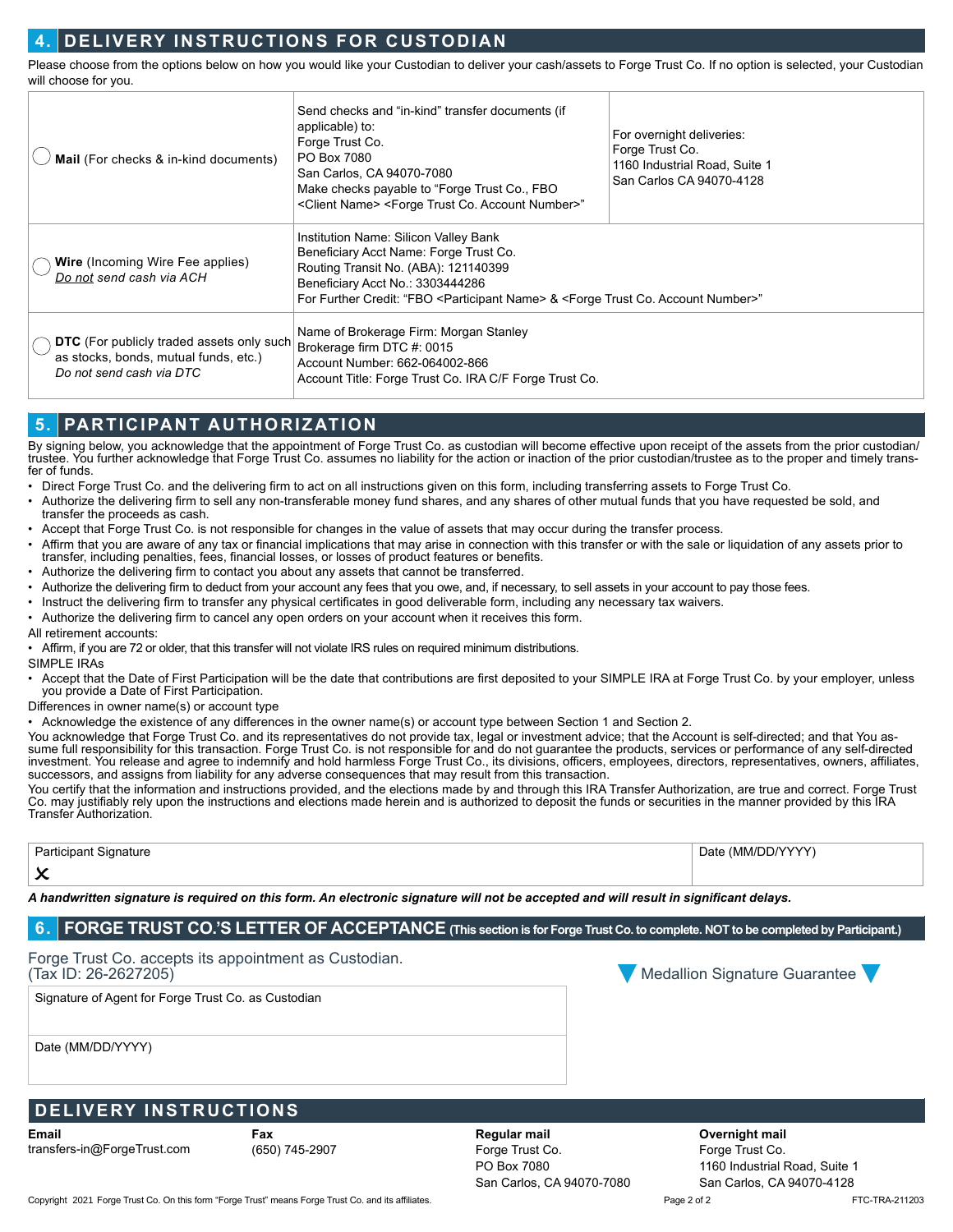# **ForgeTrust**

# INCOMING ASSET **QUESTIONNAIRE**

#### Contact Center: (800) 248-8447 | www.ForgeTrust.com

器

**This form is to be used by all individuals transferring Assets In-Kind to Forge Trust Co. Please complete one (1) form for each incoming asset. This form is not required for the following assets: Certificate of Deposit, IRA ("Checkbook") LLC, Precious Metals, Publicly-Traded Assets, and Real Estate/ Raw Land.**

|                                                             | 1. PERSONAL INFORMATION (*required field) |                       |                                         |                             |
|-------------------------------------------------------------|-------------------------------------------|-----------------------|-----------------------------------------|-----------------------------|
| Should Forge Trust Co. need<br>to contact you in regards to |                                           | First Name*           | Middle Name                             | Last Name*                  |
| this request, your preferred<br>method of contact is:       |                                           | <b>Account Number</b> | Social Security Number* (last 4 digits) | Date of Birth* (MM/DD/YYYY) |
| Email                                                       |                                           |                       |                                         |                             |
|                                                             |                                           | Phone* XXX-XXX-XXXX   | Email (Your personal email only)        |                             |
| <b>Primary Phone</b>                                        |                                           |                       |                                         |                             |

# **2. INVESTMENT NAME/DESCRIPTION**

Name of limited partnership/business entity transferring to Forge Trust Co.

# **3. QUESTIONNAIRE**

| 1. Do you or any family member own any units/shares of this company <u>outside of your IRA?</u> | $\wedge$ Yes $\wedge$ No |  |
|-------------------------------------------------------------------------------------------------|--------------------------|--|
| lf yes:                                                                                         |                          |  |
| $\mid$ What is the nercentage of ownership vou own outside of your IRA?                         |                          |  |

| villat is the percentage of ownership you own outside or your five:                     |      |
|-----------------------------------------------------------------------------------------|------|
| 2. Are you or any family member a main decision-maker or majority owner of the company? | ۱ Nc |

If yes:

How are you related to the family member? (Write "self" if yourself)

| 3. Are you or any family member employed by the company? | Yes | ) No |
|----------------------------------------------------------|-----|------|
| If yes:                                                  |     |      |

| How are you related to the family member? (Write "self" if yourself) | What position is held by the employee? |  |  |
|----------------------------------------------------------------------|----------------------------------------|--|--|
|                                                                      |                                        |  |  |

| . The rave you or any of your family members received, or will receive, a personal gain based on your IRA making this investment in $\hskip1cm$ $\hskip1cm$ $\hskip1cm$ Yes $\hskip1cm$ | $\bigcap$ No |
|-----------------------------------------------------------------------------------------------------------------------------------------------------------------------------------------|--------------|
| the company?                                                                                                                                                                            |              |

If yes:

Please explain the personal gain you or your family member will receive

5. Please provide any additional details regarding this asset transfer: